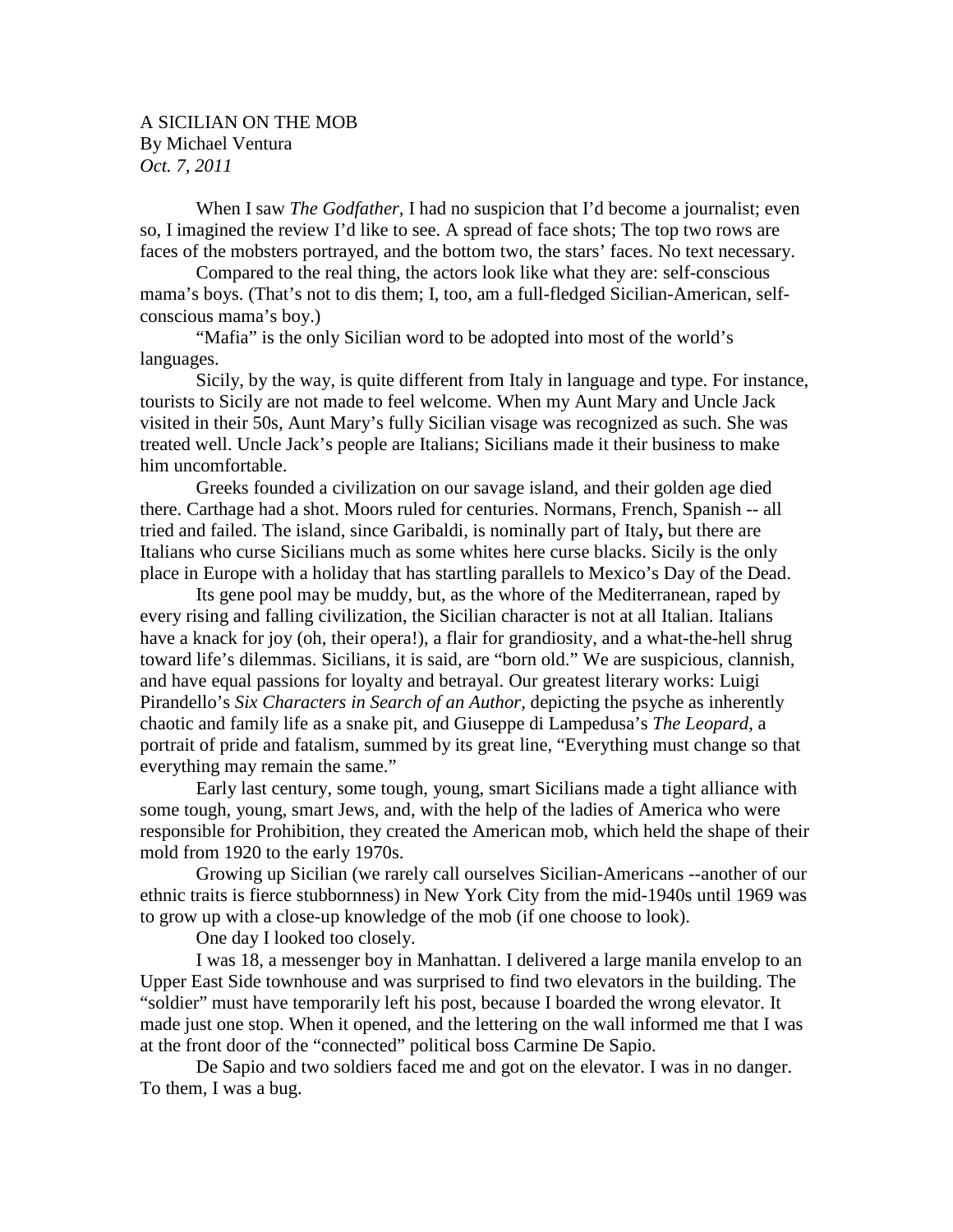I have my fears, like anybody. Flying, dogs, heights, storms, failure. But, since boyhood, I have tended not to fear human beings.

I never feared as I feared in that elevator. Those three men radiated what I call capital "N" Nothing. A scent of mercilessness -- Joe Pesci in *Goodfellas* or *Casino,* but without Pesci's charm.

I'd seen such men before; years later, in Las Vegas, I saw their kind again, up close and personal. But never in a smallish elevator from which, during its slow descent, I could not escape.

That is the face of the mob. Pacino never quite gets there in *The Godfather*  trilogy*.* Brando and De Niro don't come close. James Woods, in *Once Upon a Time in America,* is nearest to the real deal. (*The Sopranos* was, for me, a laughable spoof. Those palookas couldn't efficiently manage a pizzeria.)

Al Capone was not Sicilian. Sicilians didn't trust him. That's why they shoved him out of New York and let him have Chicago. They did, however, respect him. Not because he was more brutal than they -- he was not -- but because of his startling intelligence.

Capone is always portrayed as oafish; his success is attributed to the qualities Pacino exemplified in *Scarface*: ruthless, crazy, a clever bully, and the agent of his own destruction.

At the age of 26, Al Capone achieved mastery of the crime and legal systems of Chicago and northern Illinois – the second most populous and economically important area in the United States of his day. He could not do that if he were not as brilliant as he was brutal – and if he didn't have a cold, clear understanding of human nature: what people want, from mayors and judges to street guys and gals; what people fear; what people need; what many cannot help but do if you make them believe they can get away it.

Capone's crimes were numberless and of stunning variety, but he was convicted only of tax evasion. That takes the brains of a great general.

Here's the kind of wiseguy you've not seen on screen: "What is organized crime?" asked Meyer Lansky. "Your answer will be, 'When people sit down to talk of committing an illegal act.' But what about the acts that should be illegal?" he asked, listing licensing, banking, and tax sheltering. "I could go on and on. If the rich didn't use the poor for their selfish interest, organized crime could never exist."

Lansky was a tiny Russian Jew. He cared nothing about money or living high. For decades, his word was law in the mob, yet he had a hell of a time controlling his relatives. He loved the game they call The Life, and he despised capitalism so much that he needed to beat it at its own game. And he did. A tough kid, he met Sicilian "Lucky" Luciano in what was almost a street fight but did not become one because, as Luciano later said: "We both had a kind of instant understanding. It was something that never left us."

Until the 1970s, the mob was largely the creation of Lansky and Luciano. Lansky died in 1983. I'd give lots to know what he thought of *The Godfather: Part I* and *Part II –* not what he said, but what he thought. Late in life he said that, were he young circa 1980, going into crime would be stupid. I don't remember his words exactly, but his gist was: Corporations today can do everything we used to do. Why break the law when you can write the law?